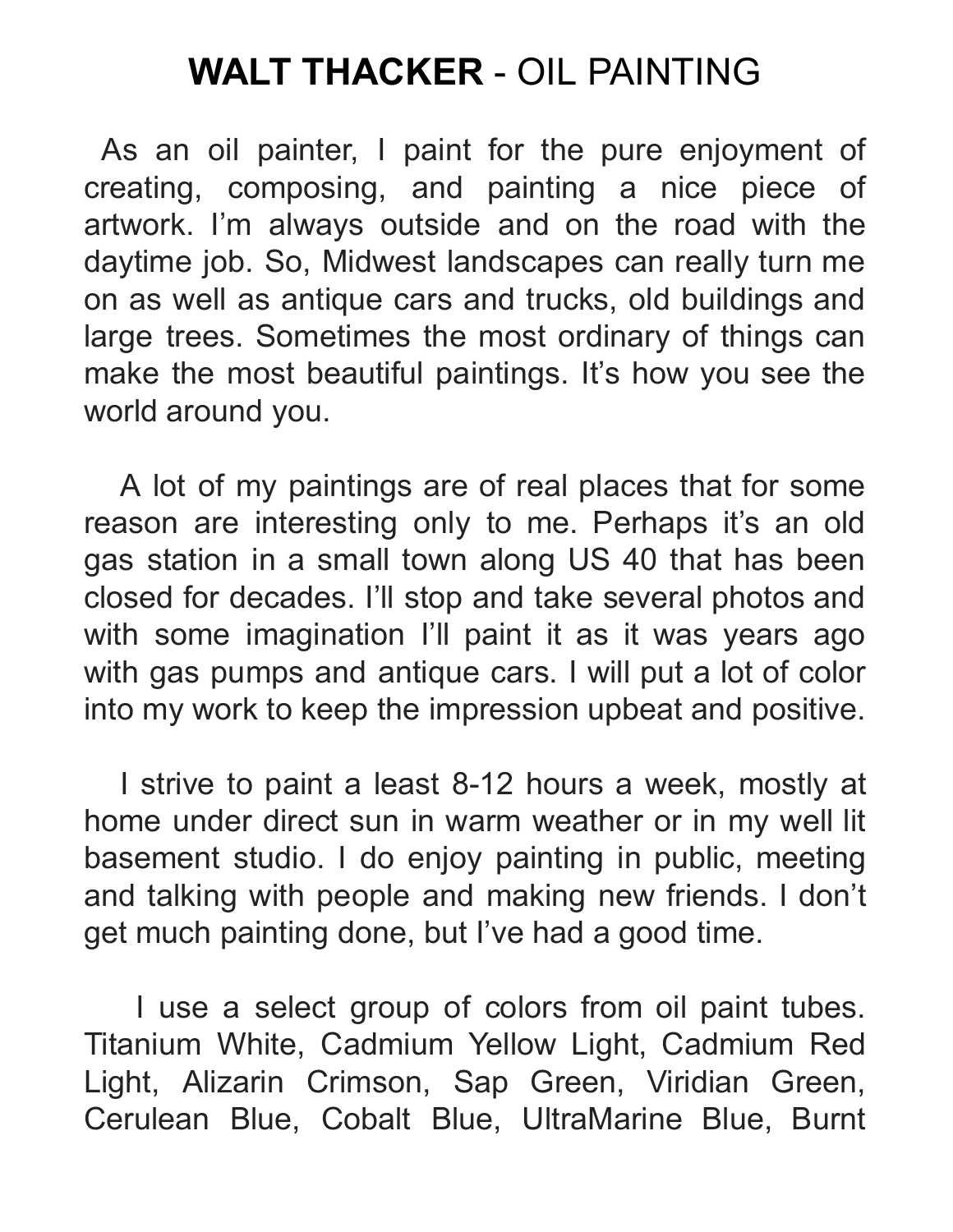Umber, Burnt Sienna, that's eleven colors. No color is used straight from the tube. All colors are mixed in combination to make specific colors that go into the painting. I use a low odor mineral spirits to thin my paints and clean my brushes.

I have a small assortment of brushes I use in my artwork. A two inch flat brush or an old white sock to paint in sky and background color. Round bristle brushes, #12 and #8 to paint in foliage or build up texture. A #12 flat filbert brush or even a piece of sponge for the same purpose. A #10, #8, #4, sable or soft pointed brushes to paint in objects or subject matter; buildings animals, people and trucks. A couple of fine tipped liner brushes,#2, #0, #00 for fine detail; fences, power lines, tree limbs. Most of my painting is done with these tiny brushes. This is what sets my paintings apart.

I buy premade canvas boards to paint on, mostly 8 x 10" and 16 x 20" sizes. I have also been painting on these Gallery Wrap Canvases for my big paintings. A painting starts with a plain white canvas, and I start with an idea I want to put on it. I won't sketch on a canvas since pencil lines can be messy to erase. I will take a #8 pointed brush and with a dark color wash, sketch a very basic drawing. No detail at all. I will have my paint palette set up with earth and sky colors as well as subject matter colors. Sky is painted in first then the background trees or buildings at horizon.